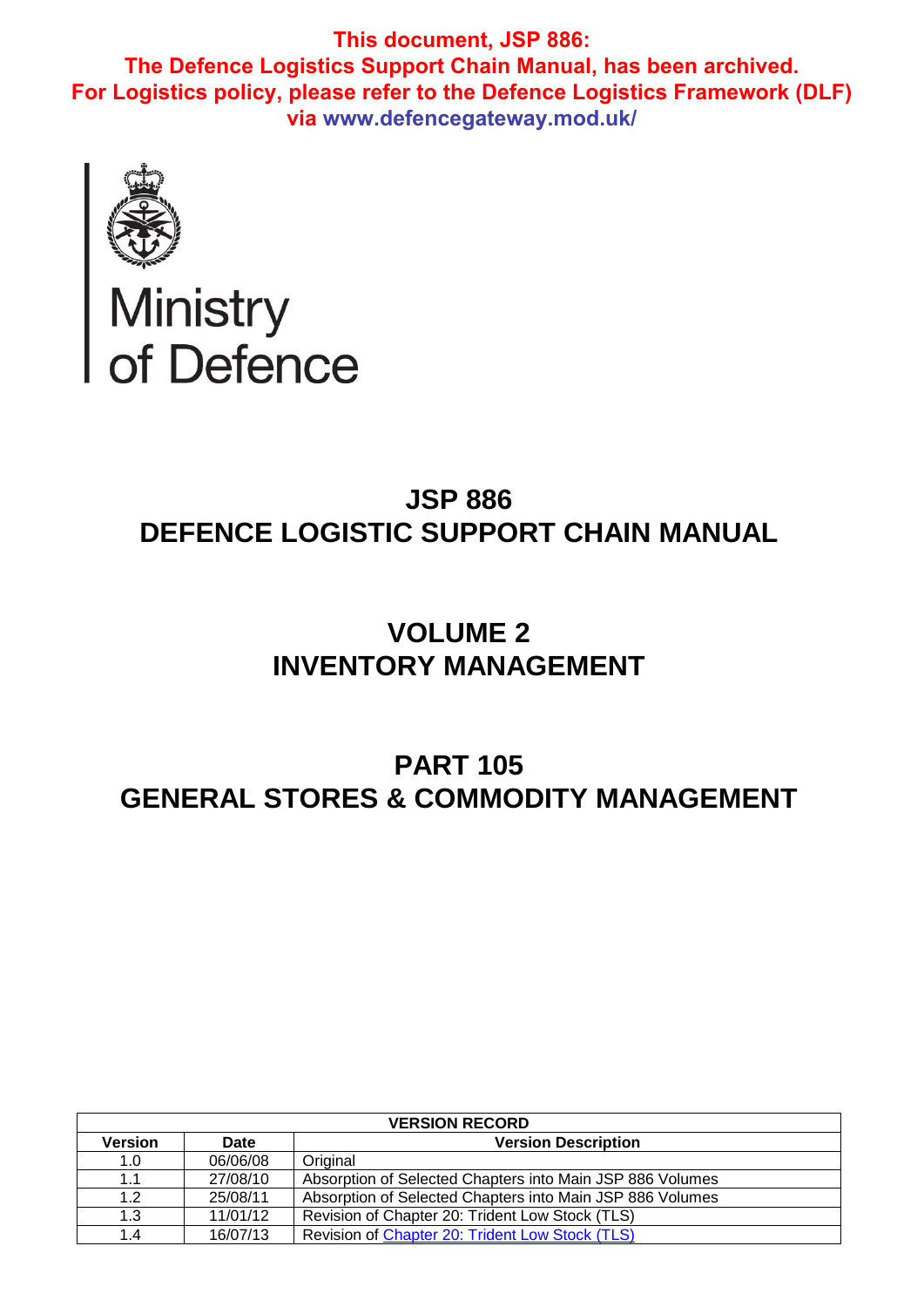#### **Contents**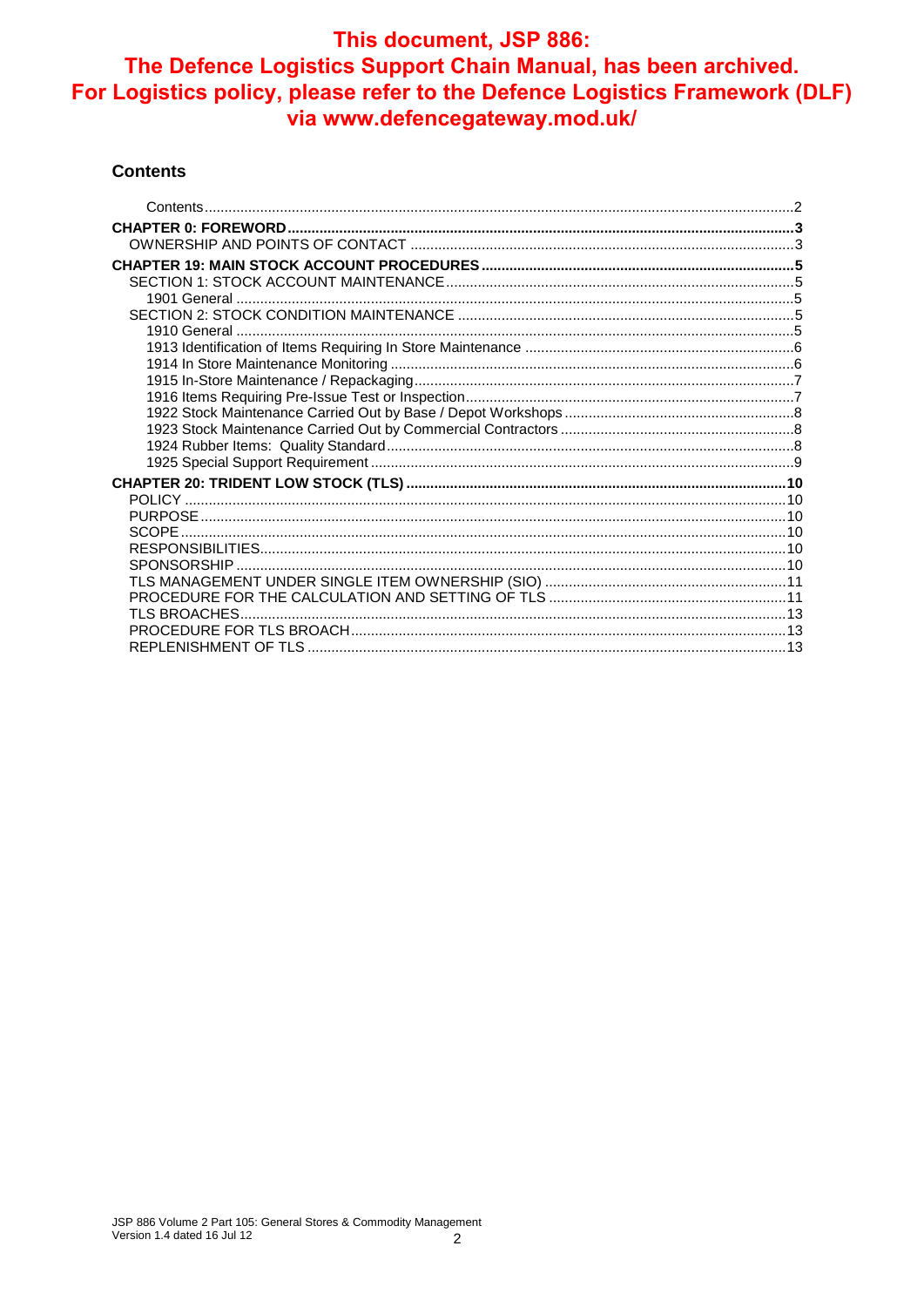## **CHAPTER 0: FOREWORD**

 $1<sub>1</sub>$ The contents of this document are being absorbed into the main JSP 886: Defence Logistic Support Chain Manual or replaced by other MOD documents as part of a rolling programme. The current status of this document and a quide to where content has been moved to is at Figure 1.

**Figure 1: Status of Chapters** 

| <b>Chapter / Section</b>                         | <b>Status</b>                               |
|--------------------------------------------------|---------------------------------------------|
| <b>Chapter 1: Inventory</b>                      | Absorbed by JSP 886 Volume 2 Part 1         |
| <b>Chapter 2: Inventory Management</b>           |                                             |
| <b>Chapter 3: Procurement of New Materiel</b>    |                                             |
| Chapter 4: Repair Management                     | Absorbed by JSP 886 Volume 2                |
| <b>Chapter 5: Inventory Optimisation</b>         | Absorbed by JSP 886 Volume 2 Part 1         |
| Chapter 6: Surpluses and Disposals               | See by JSP 886 Volume 2 Part 1 and Volume 9 |
| <b>Chapter 7: Financial Control</b>              | Contained in JSP 462 and JSP 472.           |
| <b>Chapter 8: Quality</b>                        | <b>Not Issued</b>                           |
| Chapter 9: Loan and Stores at Contractors Works  | Absorbed by JSP 886 Volume 4 Part 4: GFE    |
| <b>Chapter 10: Receipt Procedures</b>            | Absorbed by JSP 886 Volume 3 Part 15: SCT   |
| <b>Chapter 11: Returns</b>                       | See JSP 886 Volume 3 Part 13: Returns       |
| <b>Chapter 12: Storing Ships</b>                 | See PSG website                             |
| Chapter 13: Known and Future Requirements        | Absorbed by JSP 886 Volume 3 Part 15: SCT   |
| Chapter 14: Repayment / Prepayment               | See JSP 368: MOD Guide to Repayment         |
| Chapter 15: Issues: Demand Procedures            | Absorbed by JSP 886 Volume 3 Part 15: SCT   |
| Chapter 16: Issues: Process                      | Absorbed by JSP 886 Volume 3 Part 15: SCT   |
| Chapter 17: Issues: Clearance and Feedback       | Absorbed by JSP 886 Volume 3 Part 15: SCT   |
| Chapter 18: Shortages                            | Absorbed by JSP 886 Volume 3 Part 15: SCT   |
| <b>Chapter 19: Main Stock Account Procedures</b> |                                             |
| <b>Section 3: Modifications</b>                  | Absorbed by JSP 886 Volume 3 Part 15: SCT   |
| Section 4: Rectification                         | Absorbed by JSP 886 Volume 2 Part 1         |
| Section 5: Stock Account Adjustments             | Absorbed by JSP 886 Volume 4 Part 6: Losses |
| Section 6: Defect Reporting                      | Absorbed by JSP 886 Volume 3 Part 15: SCT   |
| Section 7: Losses                                | Absorbed by JSP 886 Volume 4 Part 6: Losses |
| Chapter 20: Trident Low Stock                    | <b>Revised Jul 13</b>                       |
| Chapter 21: Support for Refits                   | <b>Contained in BR8593 Series</b>           |
| Chapter 22: Type B Support                       | Deleted. Refer to AOF and SSE               |
| Chapter 23: Project Support                      | Deleted. Refer to AOF and SSE               |
| Chapter 24: Retail and Ready Use Stores          |                                             |
| Chapter 25: Secondary Stock Holding Bases        | <b>Not Issued</b>                           |
| <b>Chapter 26: Accommodation Stores</b>          | Reference in JSP 886 Volume 3 Part 15: SCT  |
| Chapter 27: Timber                               | Absorbed by JSP 886 Volume 2 Part 1         |
| Chapter 28: Not Taken Up                         | <b>Not Issued</b>                           |
| Chapter 29: Air Stores                           | Absorbed by JSP 886                         |
| Chapter 30: Stationery and Forms                 | Absorbed by JSP 886 Volume 3 Part 15: SCT   |
| Chapter 31: Capital Stocks                       | Absorbed by JSP 886 Volumes 2 and 4         |
| Chapter 33: Marine Gas Turbine Change Units      | Absorbed by JSP 886 Volume 2 Part 1         |

#### **OWNERSHIP AND POINTS OF CONTACT**

The Defence Logistics Support Chain Manual (JSP 886) is owned by Director Joint  $2.$ Support Chain (D-JSC). Head Supply Chain Management (SCM-Hd) is responsible for the management of JSC policy on behalf of D JSC.

 $3.$ This instruction is sponsored by:

> DES JSC SCM-SCO-Conv1 Cedar 1B, #3148, MOD Abbey Wood, BRISTOL, BS 34 8JH Tel: Mil: 9679 81379. Civ: 0306 79 81379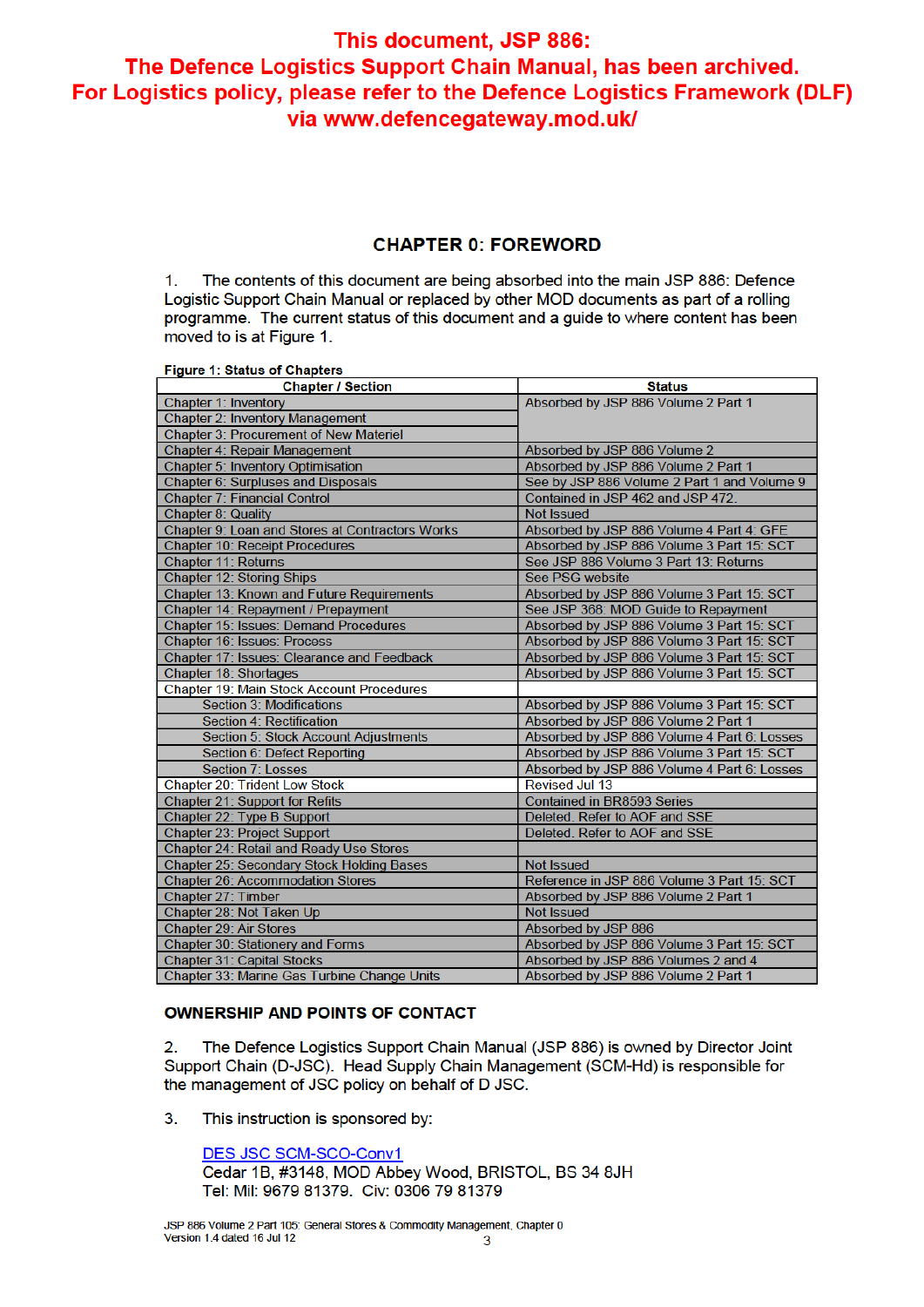4. Enquiries concerning the accessibility and presentation of this instruction should be addressed to:

ACDS LOGOPS-Def Log Pol-JSP 886 Larch 3b, #2309, MOD Abbey Wood, BRISTOL, BS 34 8JH Tel: Mil: 9679 80953. Civ: 030679 80953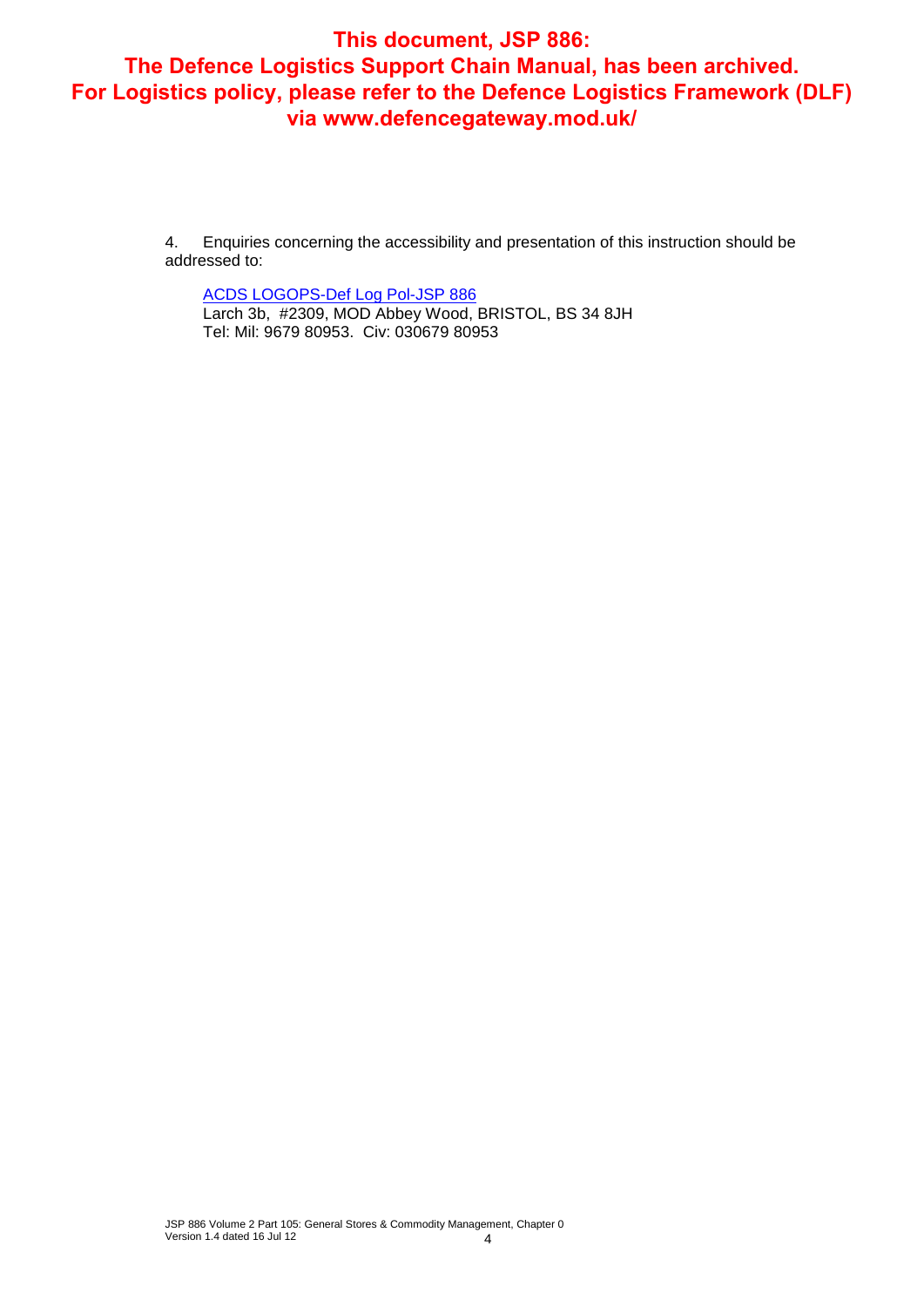# **This document, JSP 886:**

# **The Defence Logistics Support Chain Manual, has been archived. For Logistics policy, please refer to the Defence Logistics Framework (DLF) via www.defencegateway.mod.uk/**

## **CHAPTER 19: MAIN STOCK ACCOUNT PROCEDURES**

## **SECTION 1: STOCK ACCOUNT MAINTENANCE**

## **1901 General**

1. This Chapter describes the procedures involved in the maintenance of the Main and Subsidiary Stock Accounts.

## **SECTION 2: STOCK CONDITION MAINTENANCE**

## **1910 General**

2. This Section describes the procedures required to ensure the avoidance of losses due to deterioration of materiel whilst on store charge.

3. Large ranges of items carry storage and shelf lives with a duration varying from a few weeks to several years. Storage life is defined as the length of time for which an item of supply given specified storage conditions may be expected to remain serviceable; shelf life is defined as the period of time during which an item of materiel having a limited storage life is considered to remain serviceable while stored.

4. The avoidance of losses of short shelf life items which are subject to deterioration whilst in store irrespective of the storage conditions, viz paints, films etc, is achieved by the application of special factors in the provisioning processes.

5. Other items, usually of a Permanent classification, require periodic servicing or maintenance whilst in store to ensure that they are maintained in a 'fit for issue' condition. This includes painting and preservation, replacement of desiccant, recalibration of instruments, and other measures.

6. Commodity Managers are responsible for maintaining a list of items for which instore maintenance is required, together with details of the work to be undertaken. Additionally they are to provide PSTO(N)'s / DST(S) / Superintendents (or other authority) with details of the maintenance work to be carried out for all new items which are required to be held at bases or depots. Where facilities to carry out the in-store maintenance are not established (CRISP IDR PERIODIC MAINTENANCE INTERVAL = 88), the items will be held in quarantine against a Restriction Code.

7. If the required maintenance cannot be covered by existing instructions, then it will be necessary to provide a full schedule and specification of the work. Any work performed on a stock item whilst in the custody of DGST(N) / DGFS(ES) and where the item will eventually be available as serviceable stock, potentially nullifies any certification of quality provided by a supplier. It is therefore essential for such activities to be subject to a quality assurance system no less rigorous than applied by the original supplier.

8. It will be necessary for the Commodity Manager to decide (if necessary after consultation) whether the work is to be carried out by store staff, Surveyors of Stores, Chief Engineers staff or by contract. The cost effectiveness of the solution adopted is to be considered, as well as the skills required. Where special equipment or works will be needed, PSTO(N)'s / DST(S) / Superintendents are to be consulted to consider if existing facilities are sufficient, or whether new ones should be provided. In this latter situation, it is essential that sufficient time be allowed to plan, acquire and fit before the stores are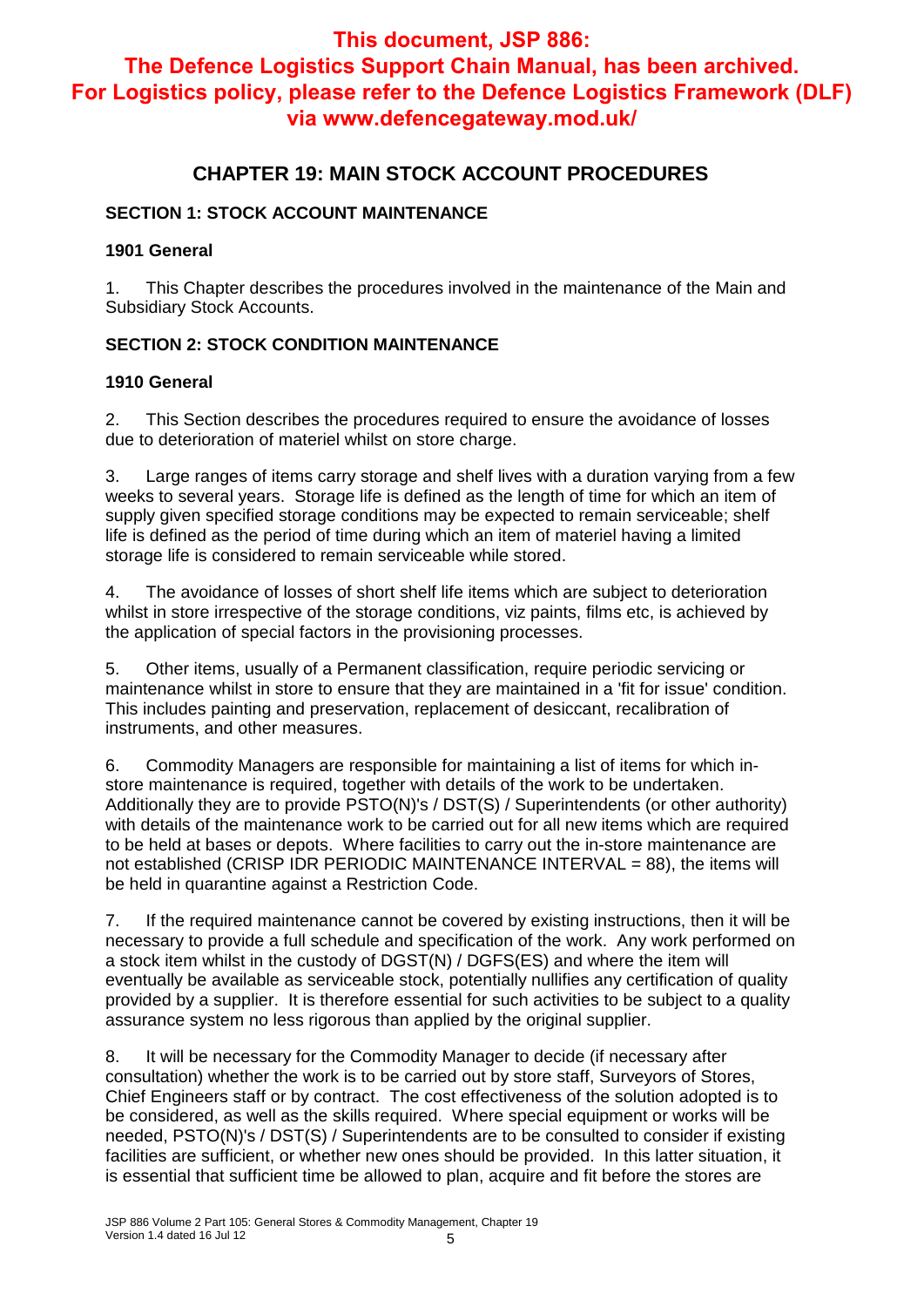received. Consultation with HQ (Branch 27) is advisable where new or novel facilities are required which would involve considerable expenditure.

### **1913 Identification of Items Requiring In Store Maintenance**

9. The technical sponsor is responsible for notifying the Commodity Manager of any requirements for maintenance work (including periodic examination and test) on items while they are in store.

10. The Commodity Manager is to consider proposals critically, and is to assure himself that the expenditure of the resources required to undertake the maintenance is justified ie that there would be definite penalties if the work was not carried out.

11. Some characteristics such as shelf life, pre-issue test etc are required to be included within the IDR, (Chapter 1 refers). All detailed information is however, to be recorded on item history cards. Where appropriate, action must also be taken to initiate an amendment to the permanent Storehouse Instructions contained in Volume 5. Shelf life extensions can be considered if an authorised technical specification exists which provides clear acceptance of standards. The specification is to define the period of extension permissible. Commodity Managers are to publish details of all authorised technical specifications for the extension of shelf life in Volume 5.

12. With the exception of items which have a 3 month shelf life, the life remaining when items are issued is to be at least 3 months (4 months in the case of issues to PSTO(N) Faslane) or one-third of total life (inclusive of extensions) whichever is shorter. Customers must be advised when being supplied with extended shelf life items and informed of the reason.

13. Where experience indicates that an item, not identified as requiring in store maintenance, could be in this category, Commodity Managers must seek advice from the Technical Sponsor on its inclusion.

14. Traceability to relevant documentary records shall always be provided against items requiring in-store maintenance.

#### **1914 In Store Maintenance Monitoring**

15. In store maintenance is monitored by the responsible Stores Officer Grade (SOG) where relevant information concerning the sources and dates of manufacture, repair, last test etc of the stock is available.

16. The Stores Officer Grade will arrange for stock maintenance to be implemented where the maintenance required is within their capacity and, by phasing the work, it is not normally necessary to freeze any stocks by making them suspect. The procedures to be followed when the work involved to be done is beyond the capacity of store are described in Articles 1914 and 1915.

17. A bring up system is to be maintained to ensure that the in store maintenance programme is adhered to. If maintenance falls into arrears, or cannot be completed, the position is to be related to the HQ Commodity Manager.

18. In store maintenance routines for the replacement of incorporated shelf life components in stock items are laid down by the technical sponsor, normally on introduction. If during survey or technical activity of a stock item, it appears that the item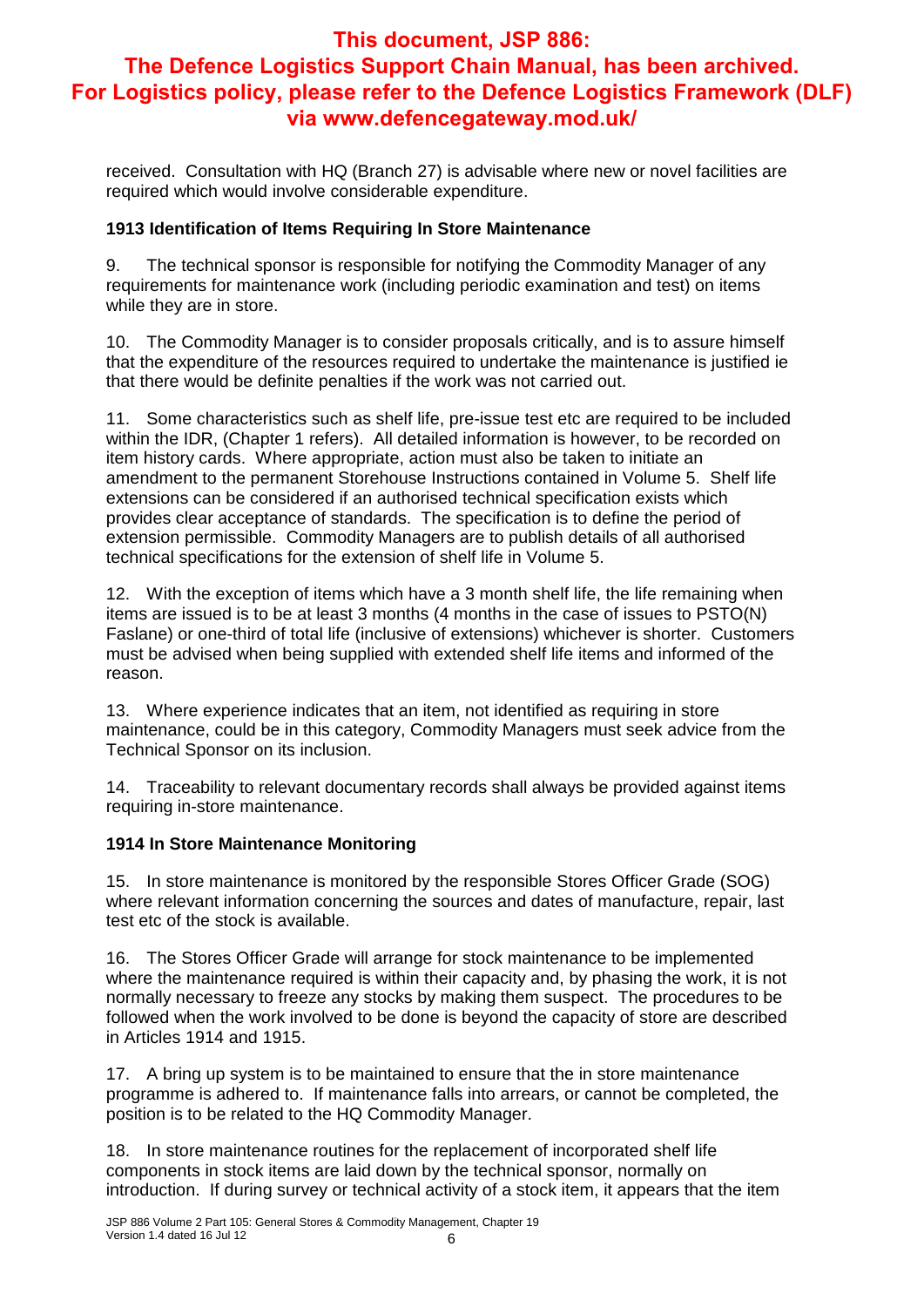contains incorporated shelf-life components and the stock item is not shown on in-store maintenance routines, details should be reported to Commodity Manager Technical Sponsors for guidance. If deterioration of a component is evident, stock should be quarantined until resolved.

## **1915 In-Store Maintenance / Repackaging**

19. Maintenance and examination of packaging is an essential element of the storekeeping function. Repackaging is likely to be required for the various reasons, for example:

- a. Damage to original package has occurred.
- b. Expiry of guaranteed protection.
- c. Breakdown of denomination of quality.
- d. General damage or deterioration.
- e. Vapour barrier of desiccated packages has been pierced.

20. Packaging to Military Levels frequently contains desiccant, which exhausts with age and cannot be guaranteed to provide adequate climatic protection for longer than 5 years. Where packages contain humidity indicators these are to be examined six-monthly and repackaging undertaken where required and a record maintained of this action.

21. When such items have been held in store unexamined for over 5 years, and they are not fitted with humidity indicators, they are to be re-packaged to provide a further 5 year storage period. The re-packaging should include the provision of humidity indicators where appropriate to avoid automatic re-packaging in the future.

22. The opportunity should be taken during re-packaging to make a visual check of the contents to confirm their continued serviceability.

23. A number of specialist types of packaging exist, particularly in the MEE / PES range, which requires regular examination and maintenance. Details are given in the appropriate inventory sections of Volume 5. When re-packaging, it is particularly important from a quality viewpoint that the identity and origin of the item is not lost.

24. Re-packaging should be undertaken within the appropriate environmental conditions. Re-packaging is to be inspected to ensure that the work performed is in accordance with specified standards.

## **1916 Items Requiring Pre-Issue Test or Inspection**

25. When an item requires testing or inspection prior to issue (eg when hull integrity, safety to life or operational effectiveness are at risk) this is to be notified by the Technical Sponsor as part of the item introduction process.

26. Commodity Managers are to ensure the Pre-issue Inspection Code (see Volume 14 Annex 6.1) is entered in the IDR. Where facilities to carry out the pre-issue inspection are not established, code=9 will be set and items will be held in Quarantine against a Restriction Code.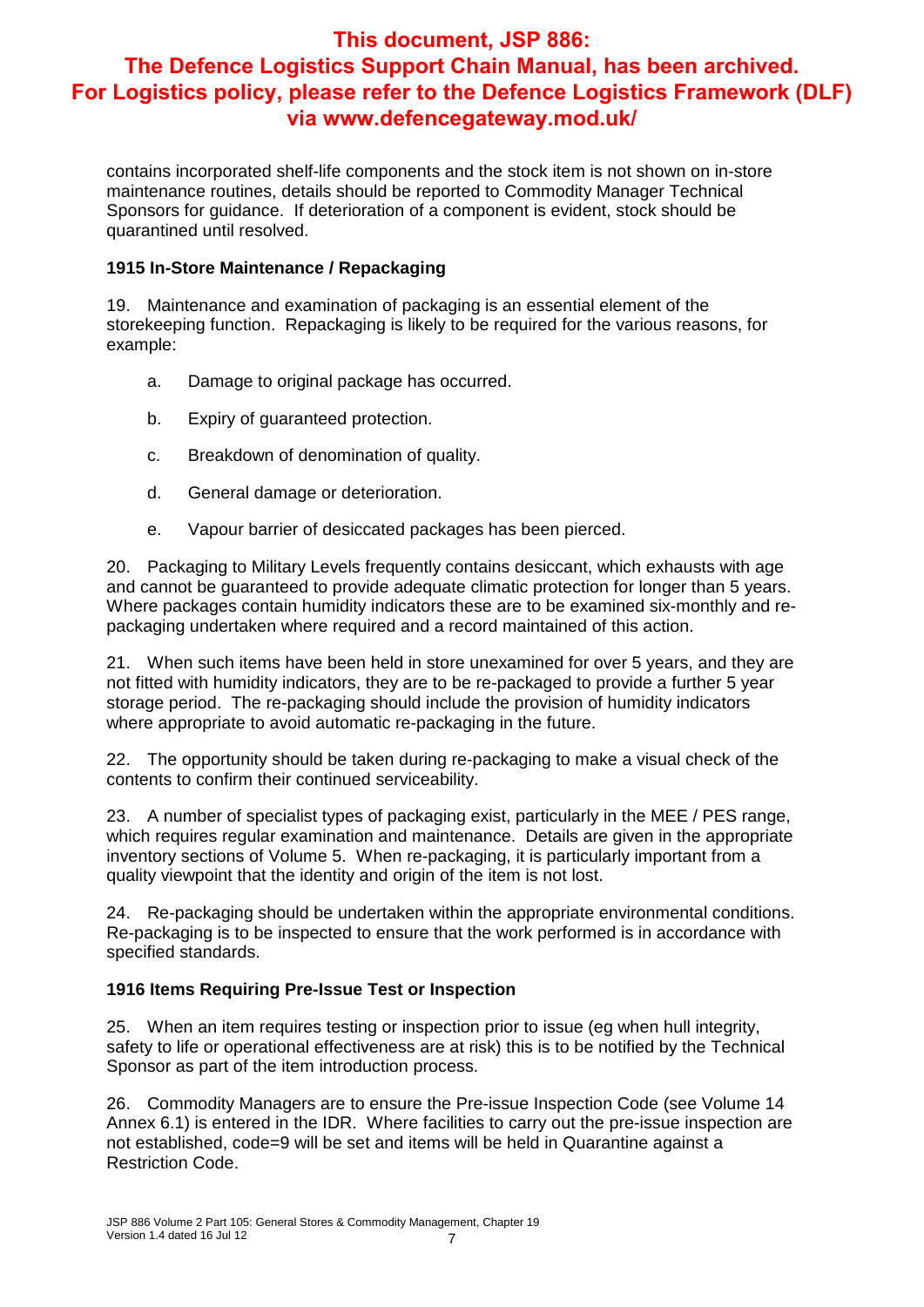27. Where items are not subject to mandatory pre-issue test/inspection there may be a requirement for them to be tested / inspected because of the circumstances of the issue (eg CFG issues or condition of stock currently being checked). In such instances the Commodity Manager or issue control section is to complete the Special Instruction field on the batch or interactive demand input notifying store of the requirement. On by-pass vouchers the Pre-issue Inspection Code is to be inserted manually in the Special Instructions ' field.

## **1922 Stock Maintenance Carried Out by Base / Depot Workshops**

28. Maintenance requirements on stock items which are beyond store capacity are reported by store to office. The Commodity Manager arranges, through his Repair Controller where appropriate, with the Base or Depot Workshops, a suitable work programme whilst ensuring that a certain level of stock is kept available to meet any urgent requirements.

29. All work negotiated must be covered by a detailed requisition for the work to be done on Job Order Form D840. The Management Accounting Code (MAC) to be used is the appropriate Storekeeping Code; the repair and modification codes are not appropriate. Stock is to be issued directly from Serviceable charge, and no depreciation to Repairable charge is required.

30. It is essential that Form D840 is completed correctly to ensure that:

- a. Only serviceable stock is issued.
- b. The correct Dues-In are set up.

31. The receipt of stock from workshops after completion of the maintenance work is to be processed as a normal receipt; see Chapters 4 and 10.

## **1923 Stock Maintenance Carried Out by Commercial Contractors**

32. Maintenance requirements of stock items which are beyond the capacity of store or Base / Depot Workshops are met by commercial contractors. The rules for obtaining contract cover for the work to be undertaken are described in Volume 14.

33. The Commodity Manager must ensure when arranging the programme of work that sufficient serviceable stock is always available to meet urgent requirements.

34. Any items of stock required by the contractor to support the contract, viz components, MOD kits etc are to be issued to the contractor in accordance with the terms of the contract. Accounting for these items is described in Chapter 9.

## **1924 Rubber Items: Quality Standard**

35. The approved Quality Standard for Rubber Manufactured items are :

a. BS3F 68:1977: Controlled storage of vulcanised rubbers for use in aerospace applications.

b. BS3F 69:1979: Packaging and identification of vulcanised rubber items.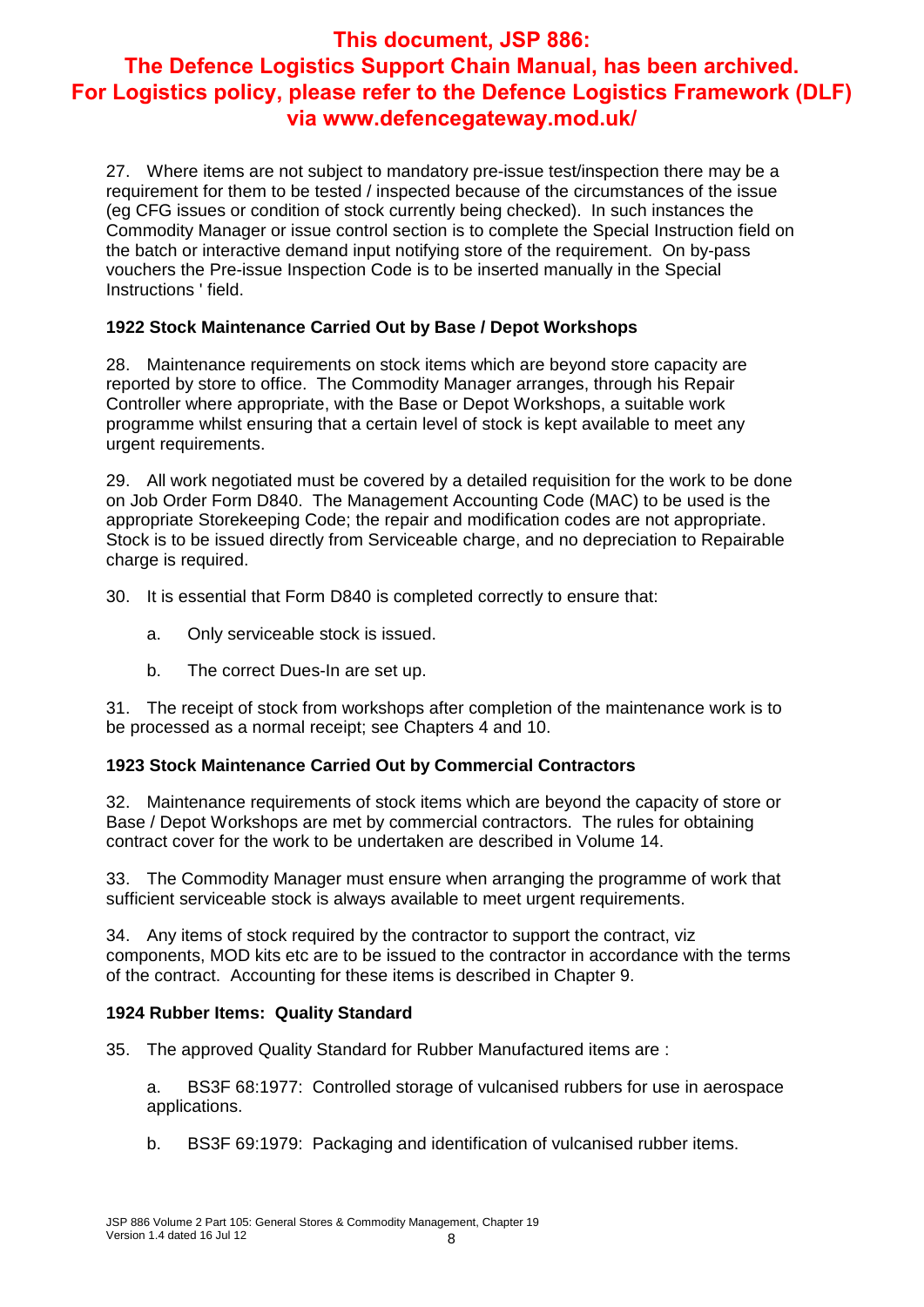**Note:** Although these standards are produced for the British Aerospace industry, they are accepted also as the standards for MOD.

36. These British Standards are complemented by:

a. Naval Engineering Standard (NES) 337: Requirements for Elastomeric Toroidal Sealing Rings ('O' Rings); Part 1 Issue 1 (Nov 1984).

b. CPU Packaging Specification CPU / PIP / 112-1.

37. It is essential that orders for procurement of Manufactured Rubber Items quote BSF 69 to ensure that the requirements for packaging and identification when packaged are met. These requirements include provision of cure dates for control of issues within the shelf-life and where appropriate for consideration of extensions to shelf life. Without a clearly identifiable cure date, it is impossible to control stocks within a shelf life or consider extensions to shelf life. Instances where a supplier consistently fails to provide cure dates should be reported to the Commodity Manager.

#### **1925 Special Support Requirement**

38. Where the packaging, storage or handling required for an item is different from the standard set for the range, the Technical Sponsor will notify the Commodity Manager of these differences as part of the item introduction procedure. Additionally he will notify any special support requirements for an item eg in-store maintenance, quality assurance documentation, calibration etc.

39. When a Commodity Manager has been notified that an item has special support requirements, the following actions should be taken:

a. A check made that all of the required information, documentation etc has been supplied.

b. Consult where necessary, with the intended stockholding depot(s) to plan how the requirement will be met and to ensure that all information facilities and equipment have been supplied or are available.

- c. Include the requirement in the appropriate records.
- d. Fully promulgate the requirement.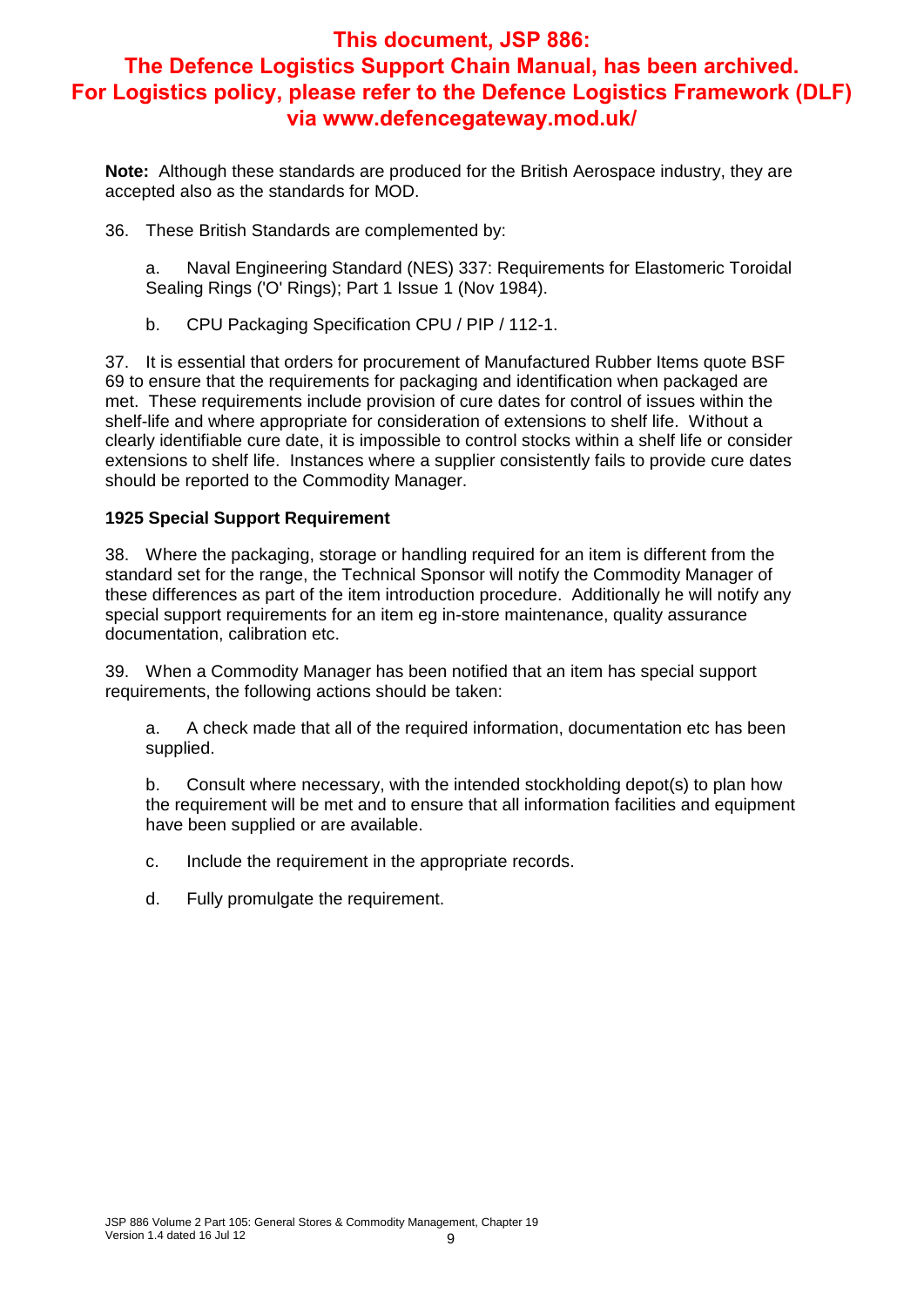# **CHAPTER 20: TRIDENT LOW STOCK (TLS)**

### **POLICY**

1. Naval Staff Requirement 7070 decrees that there be less than a one percent possibility of a Ship Submersible Ballistic Nuclear (SSBN) deployment being aborted or failing to sail due to lack of spares support. Trident Low Stock (TLS) is an associated management lever used to ensure that stock protection is in place thereby reducing risk to a break in Continued at Sea Deterrence (CASD) and OPERATION RELENTLESS. It is an enhancement to the standard provisioning parameters and stops issues to non-Trident customers once the TLS level has been reached; however approval can be given by Fleet Operations Maintenance Officer, Submarines, FOMO(SM) to broach.

## **PURPOSE**

2. TLS provides assurance to the 2\* Chief Strategic Systems Executive (CSSE) that stock is available to satisfy demands for SSBNs (HM Submarines VANGUARD, VICTORIOUS, VIGILANT and VENGEANCE) and direct Support Services that underpin CASD. It reduces the risk that patrols are not aborted or do not sail due to lack of spare parts.

#### **SCOPE**

3. The allocation of TLS, which is currently 48,000 items on CRISP, will only in general be applicable to the Platform. It will not apply to the supporting facilities eg Strategic Weapons Support Building (SWSB) Trident Training Facility, (TTF) unless deemed necessary by the Front Line Command (FLC) or Project Team (PT).

#### **RESPONSIBILITIES**

4. CSSE is the TLS policy owner and is supported by the CSSE logistic assurance team in DE&S Abbey Wood, SM Prog-CSSE (Tel: 030679 85213 or 0117-9132746). Additionally DES SM Prog-CSSE staff are responsible for policy enforcement.

5. Base Logistics Clyde (BLC) (Tel: 01436 674321 x 3514) is responsible for the creation and maintenance of TLS through the SSBN Onboard Documentation (OBD) process.

6. PTs are responsible for providing applicability data for SSBNs and for requesting TLS amendments or deletion.

7. FLCs can propose changes where stock protection is deemed essential to reduce risk of a break to CASD.

#### **SPONSORSHIP**

8. This chapter is sponsored by DES SM Prog CSSE7 who should be contacted if clarification or amendment is required:

#### DES SM Prog-CSSE-7

Rowan, MOD Abbey Wood, BRISTOL BH34 8JH Tel: Mil: 9352 85213, Civ: 030679 85213..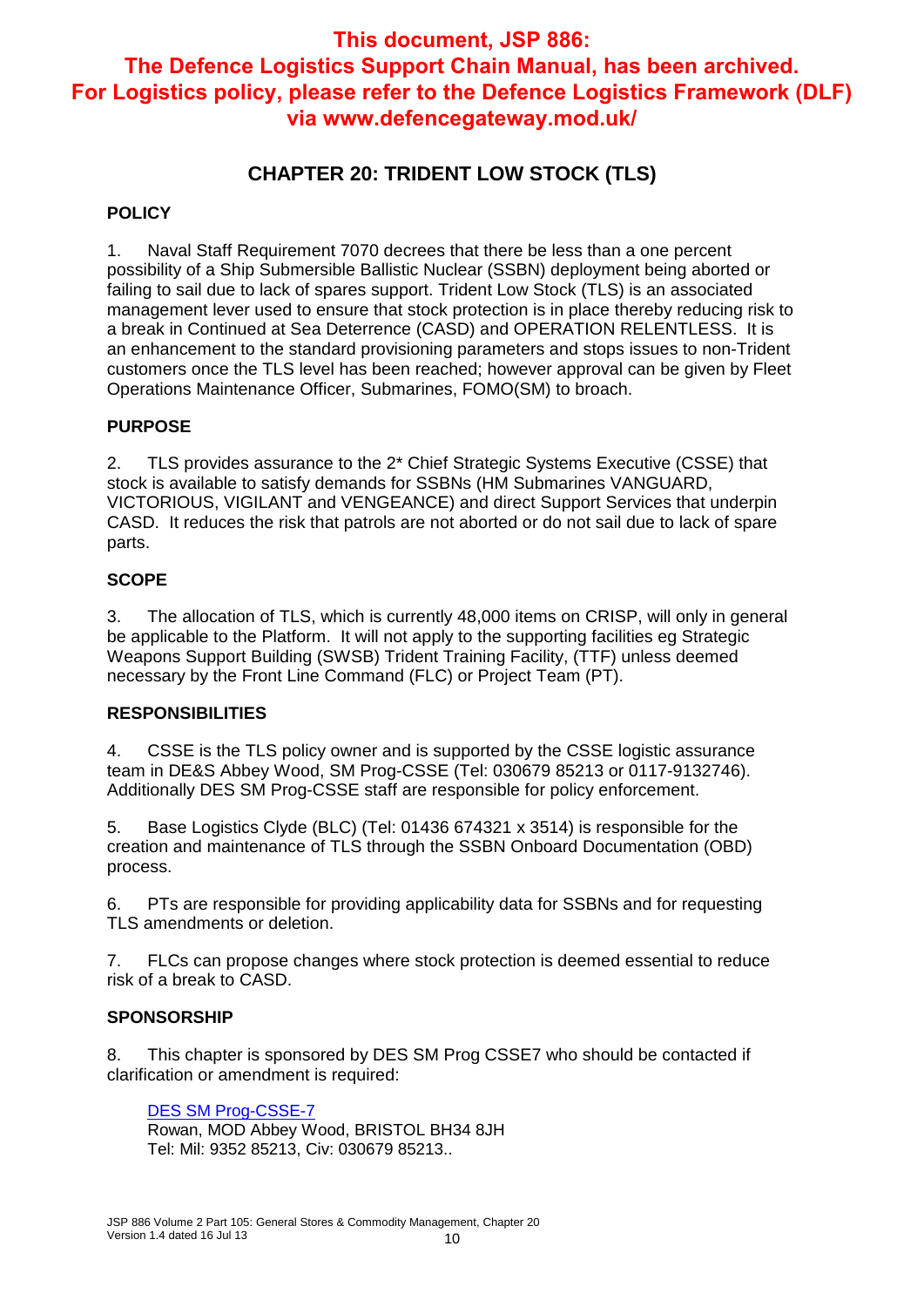## **TLS MANAGEMENT UNDER SINGLE ITEM OWNERSHIP (SIO)**

9. Functionality for TLS management is only available on CRISP and therefore all items associated with TLS must remain and be managed on CRISP. Any item which has a TLS and is recommended for transfer to other Base systems (ie SS3, SCCS) will require approval from DES SM Prog CSSE prior to any transfer taken place.

10. It is recognised that a significant amount of items have already been transferred to SS3, under the SIO process. Where this is the case, a review will be undertaken by CSSE staff to ensure the SS3 PT's understand the SSBN requirement and a joint decision will be made on whether the item should be transferred back to CRISP or an Earmark/War Reserve established on SS3 to protect an agreed level of segregated stock.

## **PROCEDURE FOR THE CALCULATION AND SETTING OF TLS**

11. For all Trident applicable items, the CRISP Trident Applicability indicator should be set to 1, which identifies the item as being in the SSBN Onboard Documentation (OBD).

12. PTs are responsible for providing applicability data, Establishment lists (E Lists) and Provisioning Schedules (PS) for the SSBNs to BLC. Following item introduction, it is the role of the Equipment Project Manager (EPM) to decide what is to be fitted and carried onboard a SSBN. It is also the responsibility of the EPM/PT to:

a. Maintain documentation - E Lists and PS.

(i) 'E' Lists. These are related to Weapon Engineering Equipments and are received via the PROFILE system. EPMs are responsible for their production and update in accordance with the appropriate SSCP.

(ii) Provisioning Schedules. These are related to the various Marine Engineering Equipments and their respective Illustrated Parts Catalogues (IPCs), with the appropriate Technical Officer being responsible for their update

- b. Carry out codification and scaling of equipment/items.
- c. Notify BLC, who will then update SSBN OBD.

13. TLS quantities are calculated automatically by SSBN OBD and are based upon allowance data (onboard, base, insurance, refurbishment) meaning every time an allowance is introduced or amended the TLS quantities are subject to change. The calculation used to allocate TLS is dependent upon the Accounting Classification of the item and is demonstrated in the table below:

| <b>ACCOUNTING CLASSIFICATION: P</b> |                  |  |  |  |
|-------------------------------------|------------------|--|--|--|
| <b>Sum Allowance</b>                | <b>TLS value</b> |  |  |  |
|                                     |                  |  |  |  |
| $1 - 3$                             |                  |  |  |  |
| 4 - 12                              |                  |  |  |  |
| $13 - 20$                           |                  |  |  |  |
| $20 +$                              |                  |  |  |  |

| <b>ACCOUNTING CLASSIFICATION : C or L</b> |                  |  |  |  |
|-------------------------------------------|------------------|--|--|--|
| <b>Sum Allowance</b>                      | <b>TLS value</b> |  |  |  |
|                                           |                  |  |  |  |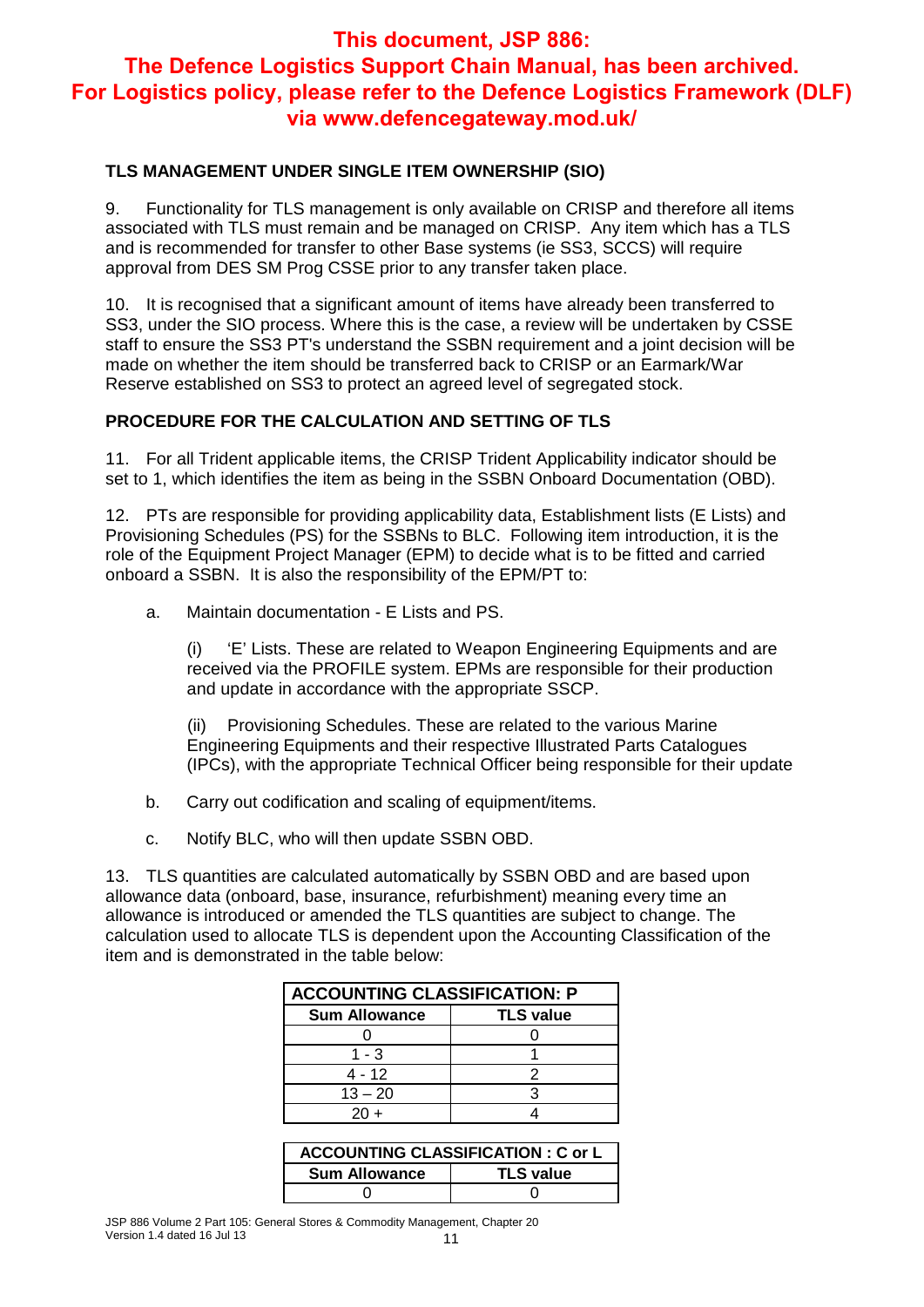| $1 - 3$     |    |
|-------------|----|
| $4 - 10$    | 2  |
| $11 - 20$   | 3  |
| $21 - 40$   |    |
| $41 - 70$   | 5  |
| $71 - 100$  | 6  |
| $101 - 200$ | 8  |
| $201 - 300$ | 10 |
| $301 - 400$ | 15 |
| $401 +$     | 20 |

The only exception to the rule being if a single boat allowance is higher than the aggregated figure, the higher figure will be used as the TLS).

14. The TLS figure can only be changed via SSBN OBD or by approval of DES SM Prog CSSE7. As TLS is principally applicable to SSBNs, the TLS stock should be held at HMNB Clyde to ensure the immediate availability of material to meet SSBN readiness. With approval from DES SM Prog CSSE specific item ranges can be excluded, eg M&GS and a PT is able to challenge TLS quantities by providing supporting data through DES SM Prog CSSE7.

15. It is accepted that PT Inventory and Equipment Project Managers may need to investigate/challenge TLS earmarks because of various problems associated with item management, eg the NSN becoming difficult to source or being superseded, or the applicable item being removed during UPKEEP. Inventory and EP Managers should note that the TLS earmark is based upon information provided from a technical source ('E' List or PS) and therefore such documents need to be updated as the catalyst for change to TLS on CRISP via SSBN OBD.

16. To determine the relevant publication/source reference(s) for the TLS earmark, the CRISP 09E enquiry should first be scrutinised to ascertain the reference for subsequent amendment by the Technical Authority.

17. Where it is considered that stock protection is required to reduce supply chain risk to CASD and the item is fitted but is not carried as part of onboard allowances, inventory managers or the user can request DES SM Prog-CSSE (Tel 030679 82513) or Base Logistics Clyde (BLC) (Tel 01436 674321 x 3514) to set a TLS on CRISP – this approval is needed to provide 2\* endorsement for additional stock holding (and hence additional costs). If supported, DES SM Prog-CSSE will then take action to update TLS. Stock protection may be needed due to anticipated demand changes, or long lead times (through manufacturing or reverse supply chain).

18. PTs should request amendments/deletion of TLS figures via DES SM Prog CSSE7, (Tel 030679 82513). PTs will no longer be permitted to make changes to TLS transactions on CRISP.

19. TLS functionality is governed through a dynamic interface between SSBNOBD and CRISP and the transmission of files from SSBN OBD to CRISP covering Item data Records (IDR) enquiries, setting/resetting of OBD derived TLS amendments. A daily reconciliation process transmits files from SSBN OBD to CRISP and is required not just to ensure a robust and intelligent TLS aligned to actual population fit and base allowances but also provides assurance of TLS data integrity to CSSE and Clyde Business Support